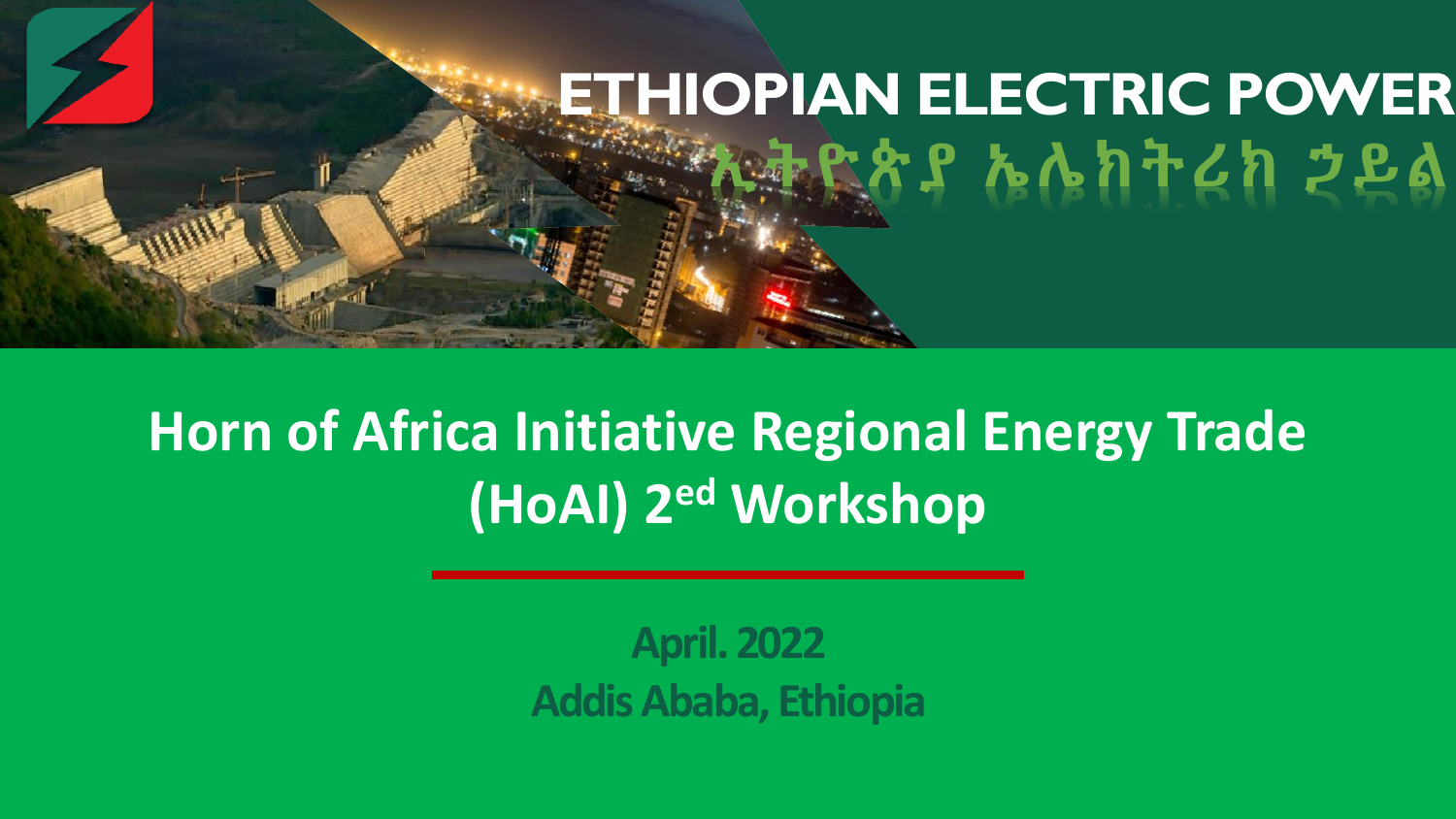



## ■ Introduction, EEP System Development Plan(SDP)

**EEP Priority Actions - HoAI RISES Project** 

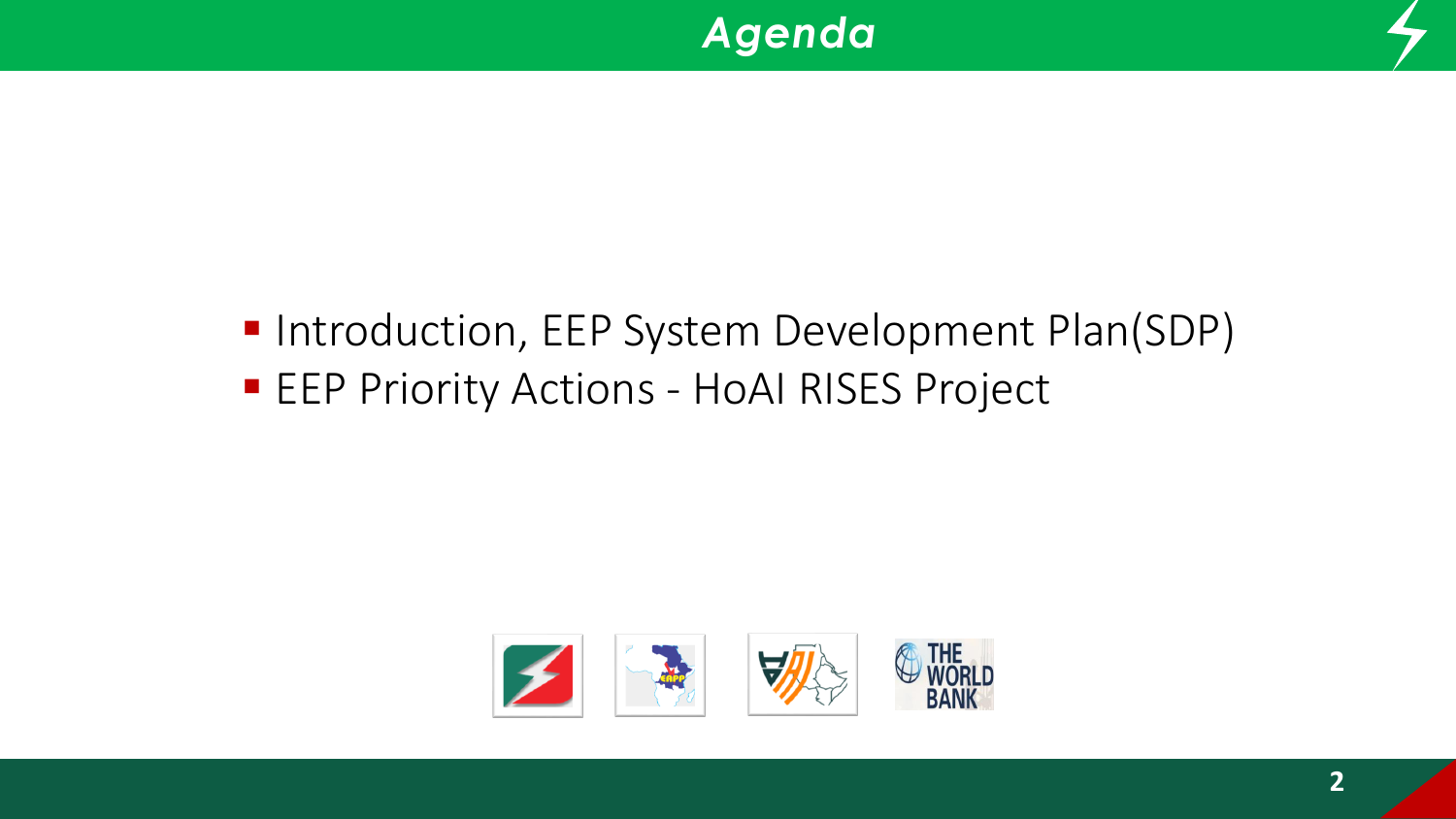#### *EEP Development Plan (2021-2030)*

■ Ten Year (2021-2030) Development Plan (Key consideration: National Electrification Plan, Energy mix, Regional Energy Export Plan).





- **Export Plan** 
	- (2 existing, 4 Planed in total 6 direct interconnection)
	- The Share of energy export 10-12% of the total demand of EEP.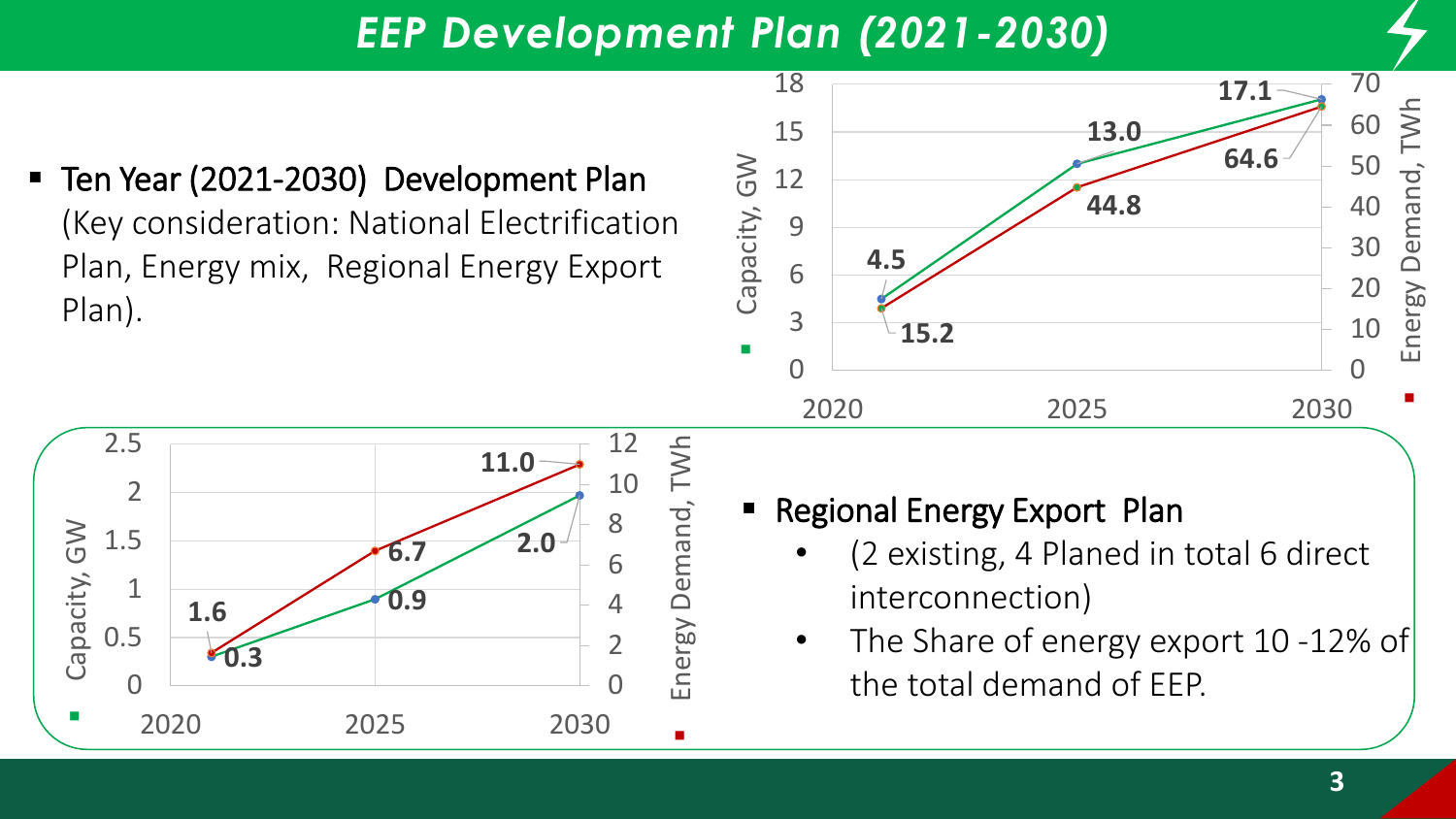## Status of HoAI Priority Actions As aligned with EEP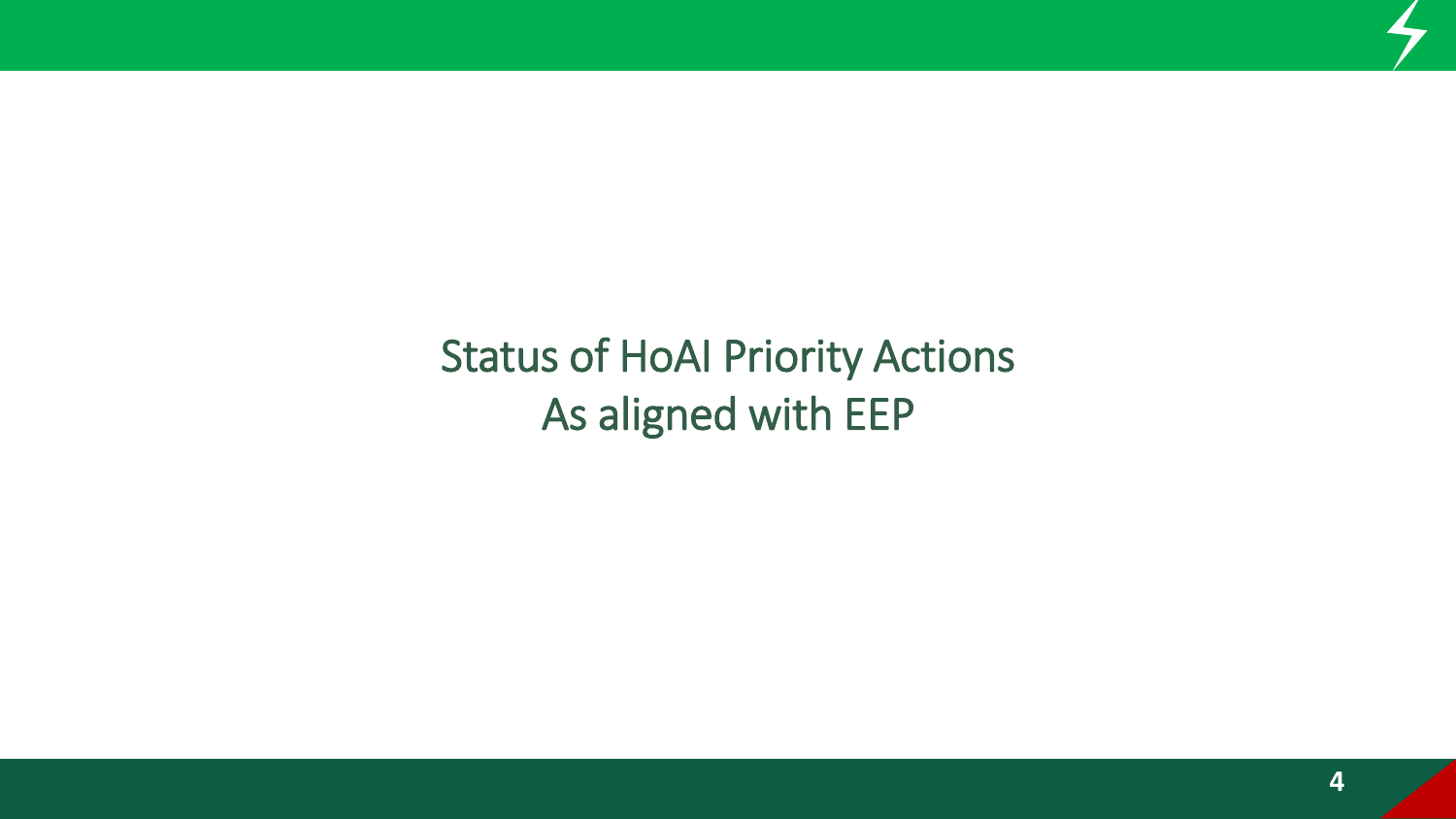## **EEP Priority Commercial**



| <b>Pillars</b>                      | <b>Priority Actions</b>                                                                               | Progress                                                                                                                                      | <b>Way Forward</b>                                                                                                        |
|-------------------------------------|-------------------------------------------------------------------------------------------------------|-----------------------------------------------------------------------------------------------------------------------------------------------|---------------------------------------------------------------------------------------------------------------------------|
| Financial Sust.<br>Commercial Act.) | Improve the Financial<br>Performance and credibility of<br>EEP.                                       | EEP Debt restructuring, 1 <sup>st</sup> round<br>tariff revision (2019-2022), improve<br>energy sales collection from<br>industries, and EEU. | 2 <sup>nd</sup> round domestic tariff<br>revision, revenue maximization<br>cost minimization initiatives.                 |
|                                     | Settling of pending payment for<br>the supplied power to Sudan.                                       | EEP continued supplying power to<br>Sudan                                                                                                     | High level support needed                                                                                                 |
|                                     | Operationalization of Ethiopia-<br>Kenya power interconnection                                        | Commercial issues are under<br>discussion                                                                                                     | Sign amended PPA, and initiation<br>of energy wheeling discussions                                                        |
|                                     | Actively participate on EAPP<br>regional day ahead market<br>development through Market<br>committee. | Market design report review and<br>endorsed the recommendations,<br>Training market operators (02 EEP<br>staff nominated)                     | Self assessment for the day<br>ahead market participation<br>Promote & support EAPP's day<br>ahead regional market design |
|                                     | Increase energy market within<br>EAPP region and beyond.                                              | Djibouti & Sudan 2 <sup>nd</sup> line, Somalia<br>(North, South),-> Committed<br>South Sudan, Eritrea-> Planed                                | work with bilateral & multilateral<br>dev. Partners (WB, AfDB etc.)                                                       |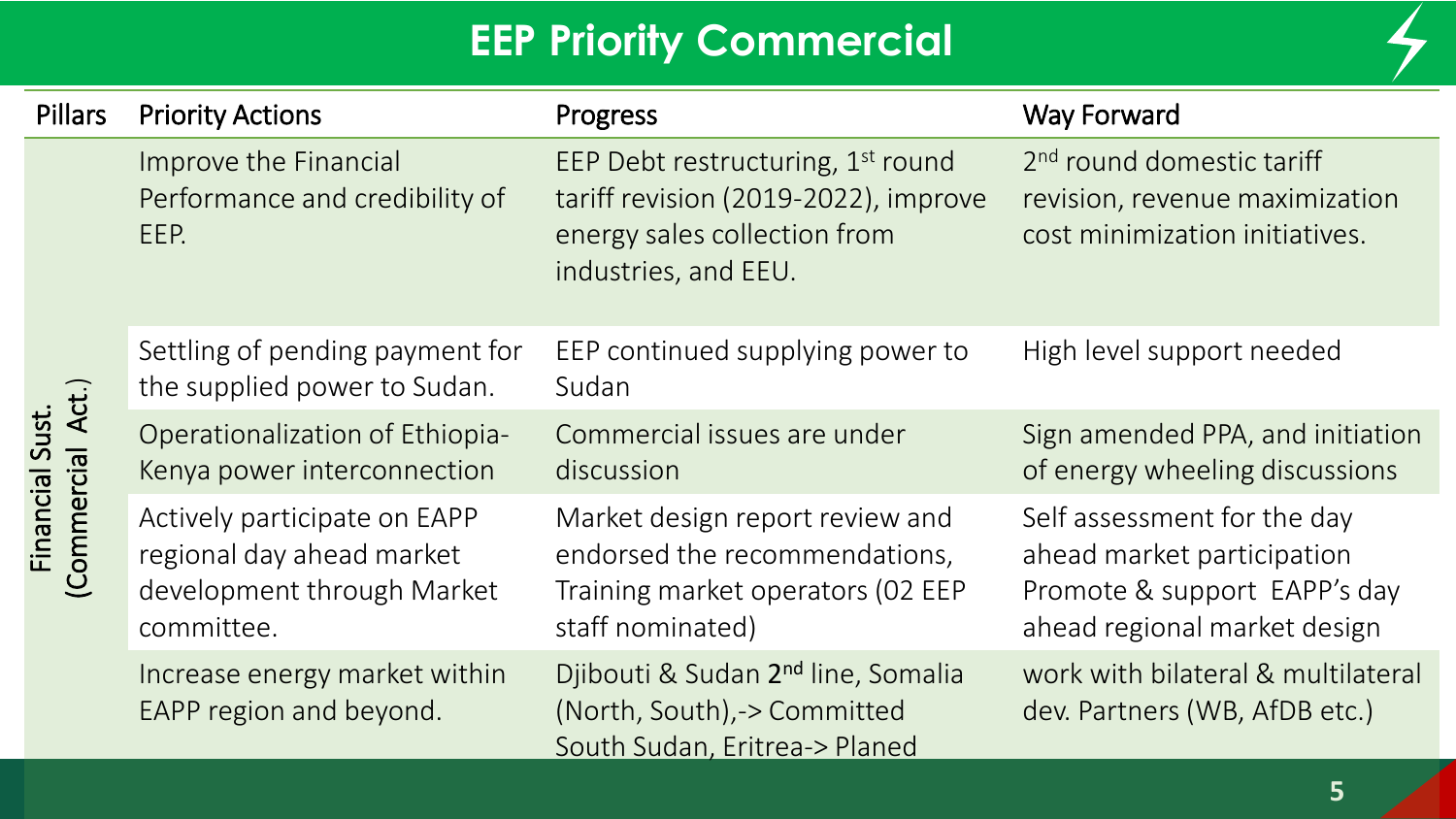#### **EEP Priority Operation**

| <b>Pillars</b>                             | <b>Priority Actions</b>                                                                                  | Progress                                                                                                                                                                                                                  | <b>Way Forward</b>                                                                            |
|--------------------------------------------|----------------------------------------------------------------------------------------------------------|---------------------------------------------------------------------------------------------------------------------------------------------------------------------------------------------------------------------------|-----------------------------------------------------------------------------------------------|
| Operational Excellence<br>(Operation Act.) | Comply with the EAPP IC<br>and operating guidelines                                                      | UFLS, Voltage control, Primary Response and<br>governors, Protection requirements &<br>coordination, System Operator Training, build<br>state-of-the art National and Backup Load<br>Dispatch center (LDC), Smart meters. | Implementation of<br>proposed initiatives, testing<br>& validation of power<br>system models, |
|                                            | Ensure the capability of<br>Operating & managing<br>Ethiopia-Kenya ±500kV<br><b>HVDC</b> Interconnection | Develop Operational procedure guideline,<br>Operator Training and<br>Energization of the line.                                                                                                                            | Complete development of<br>operation procedure &<br>guideline, energization of<br>the line    |
|                                            | Optimization of existing<br>Ethiopia - Sudan 230kV<br>AC Interconnection Line                            | Maximize the Utilization of the transfer capacity<br>of the interconnection                                                                                                                                               | Coordinate with Sudan side<br>to resolve the protection<br>and voltage control issues         |
|                                            | Improve the overall<br>reliability and Security of<br>the grid.                                          | Strengthen Network analysis/operation team<br>(expertise and tools). Continues assessment,<br>monitoring & in-depth investigation of grid<br>Incident for improvement measures.                                           | Improve coordination with<br>regional TSOs, EAPP<br>Operation committee, etc.                 |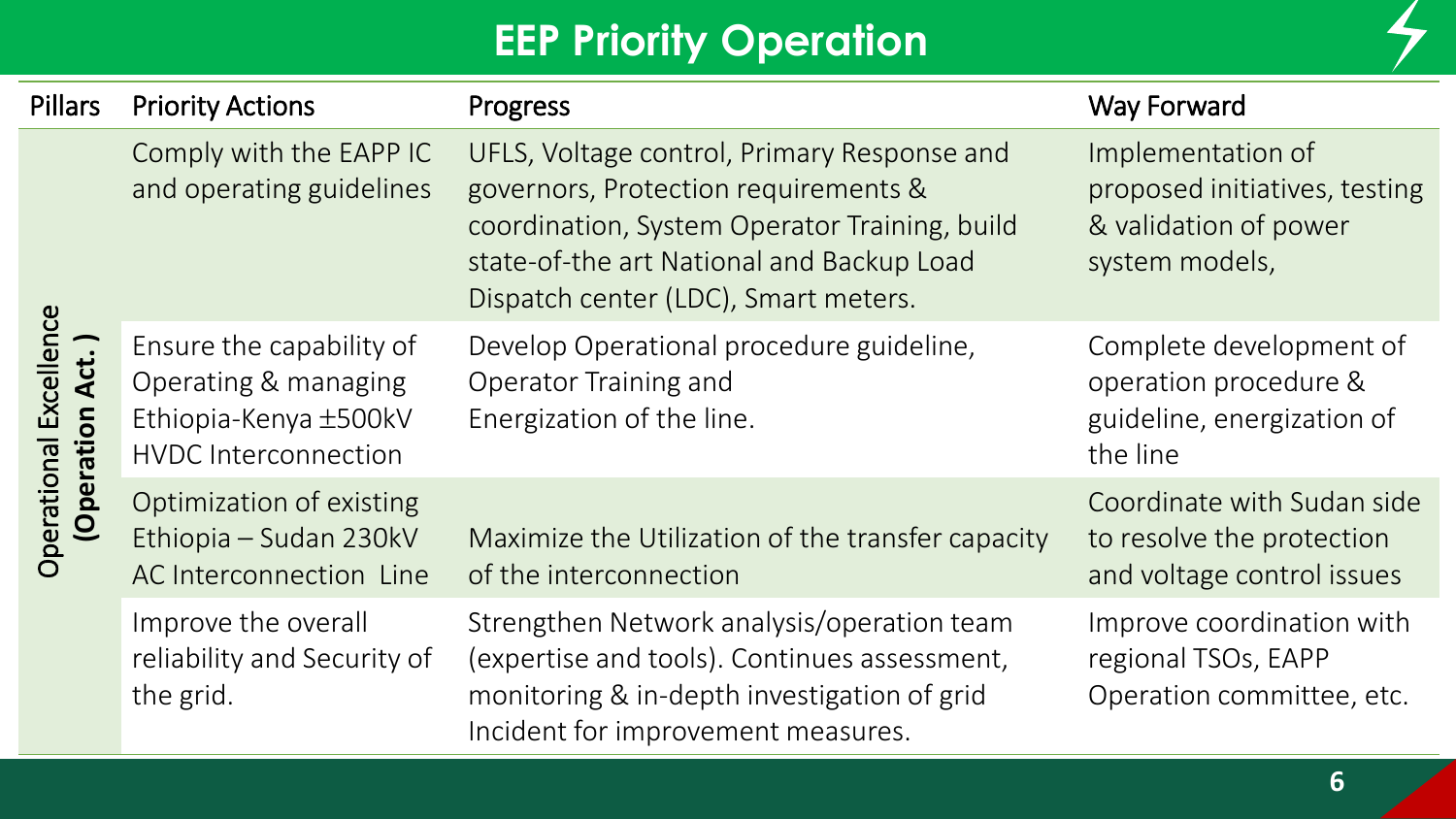## **EEP Priority Planning**

| <b>Pillars</b>                          | <b>Priority Actions</b>                               | Progress                                                                                     | <b>Way Forward</b>                                                                                  |
|-----------------------------------------|-------------------------------------------------------|----------------------------------------------------------------------------------------------|-----------------------------------------------------------------------------------------------------|
| Regional Integration<br>(Planning Act.) | Ethiopia - Sudan 2nd<br>Interconnection               | Feasibility study is underway and<br>procurement of consultant for ESIA<br>study.            | Completion of the studies,<br>project appraisal, and PPA<br>discussion.                             |
|                                         | Ethiopia – Somalia (North &<br>South) Interconnection | RFP stage for the Procurement of<br>Consultant to undertake Feasibility and<br>ESIA studies. | Completion of the studies,<br>project appraisal, and PPA<br>discussion.                             |
|                                         | Ethiopia - Djibouti 2nd<br>Interconnection            | RFP stage for the procurement of<br>construction management consultant.                      | Procurement of project<br>contractor, and PPA discussion                                            |
|                                         | Ethiopia - South Sudan<br>Interconnection             | ongoing discussion at the minstrel level<br>(MoU Expected to be signed in April<br>2022).    | Initiation of feasibility and ESIA<br>studies, PPA discussion, and<br>arranging the Project finance |
|                                         | Ethiopia – Eritrea<br>Interconnection                 | Establish initial discussion with Eritrea<br>energy sector.                                  | Initiation of feasibility and ESIA<br>studies, PPA discussion, and<br>arranging Project finance     |